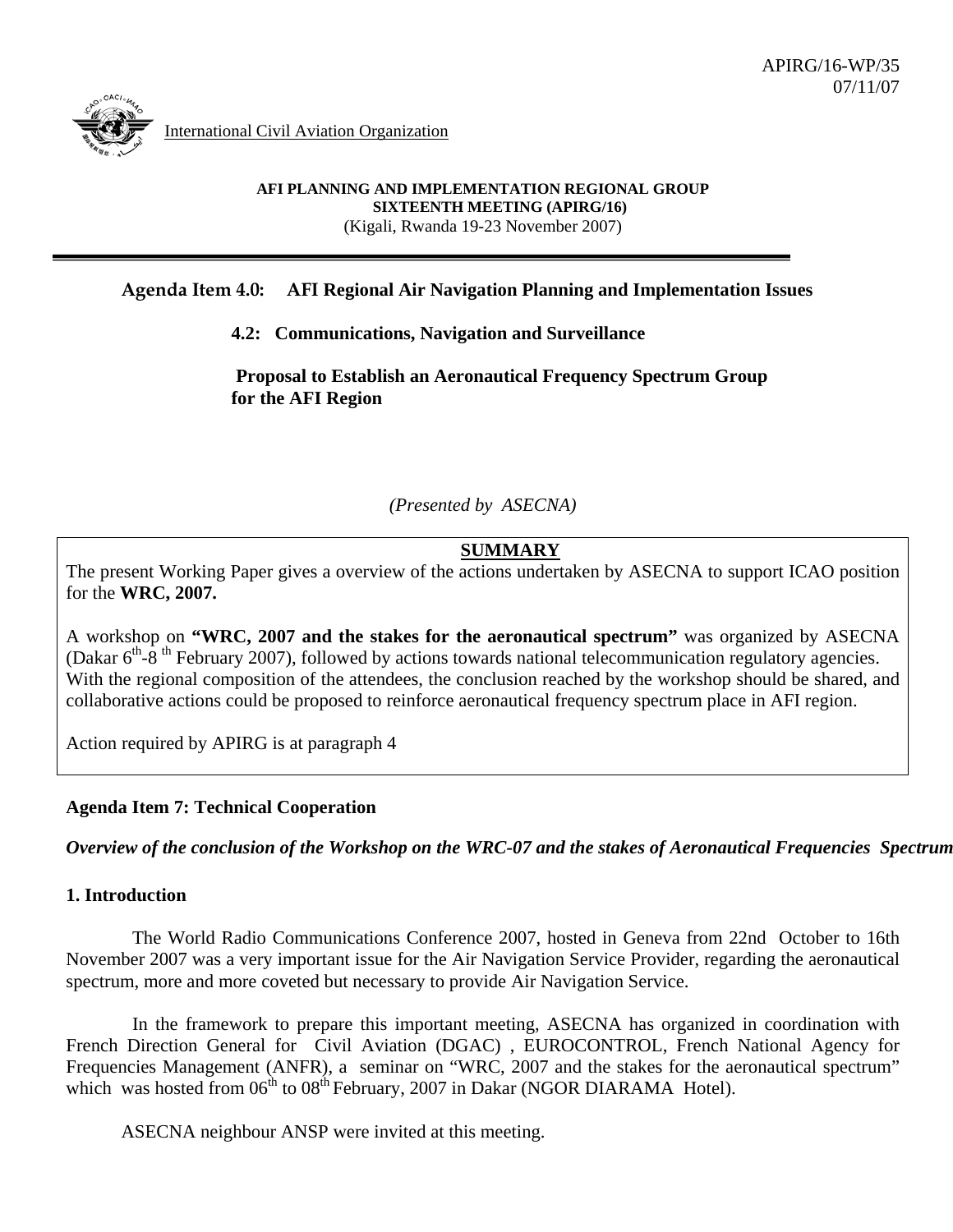This workshop was attended by **ICAO WACAF Office in Dakar**, **ITU Regional Office in Dakar**, **Nigeria Airspace Management Agency,** ( **NAMA**),**Gambia Civil Aviation Authority (GCAA), Morocco Office National des Aeroports** (**ONDA**), **Senegal National Agency for Telecommunications Regulation**  (**ARTP**), one representative from each ASECNA membership countries and ASECNA Headquarters experts.

More than one hundred (**100**) people attended the workshop.

## *2. Discussion*

The meeting focussed on the stakes for the aeronautical spectrum in the technical and institutional levels.

The attention of the attendees was specially addressed on:

- the importance of the collection and the registration of the aeronautical frequencies:
- the fight against interferences;
- the national, regional and international coordination actions to be taken to protect the aeronautical spectrum;
- the preparation of the WRC-2007 particularly to support ICAO position which was presented, explained by WACAF and discussed..

The meeting drew Five (05) conclusions consisting on the participants own engagement to process some actions and sixteen (16) recommendations.

Some of the conclusions/recommendations of this workshop may be shared in a regional framework under ICAO leadership:

### **Conclusions and recommendations proposed to enhance internal frequencies spectrum management and to prepare the WRC-2007**

Theses conclusions/recommendations are related to practical actions to be taken by ANSP Centres and head quarter regarding for example:

- Frequencies assignment methodology;
- Frequencies registration;
- Supporting Civil Aviation Authority in their actions towards National Agencies for Telecommunications Regulation;
- Analysis and registration of local occurred interferences.

The necessity to modernize the frequency spectrum management tools was raised up: registration forms, frequencies spectrum handling Data Bases, training….

# **Conclusions and recommendations proposed to enhance regional frequencies spectrum management and to prepare the WRC-2007**

Theses conclusions/recommendations are related to regional actions to be taken in a cooperative context for example: